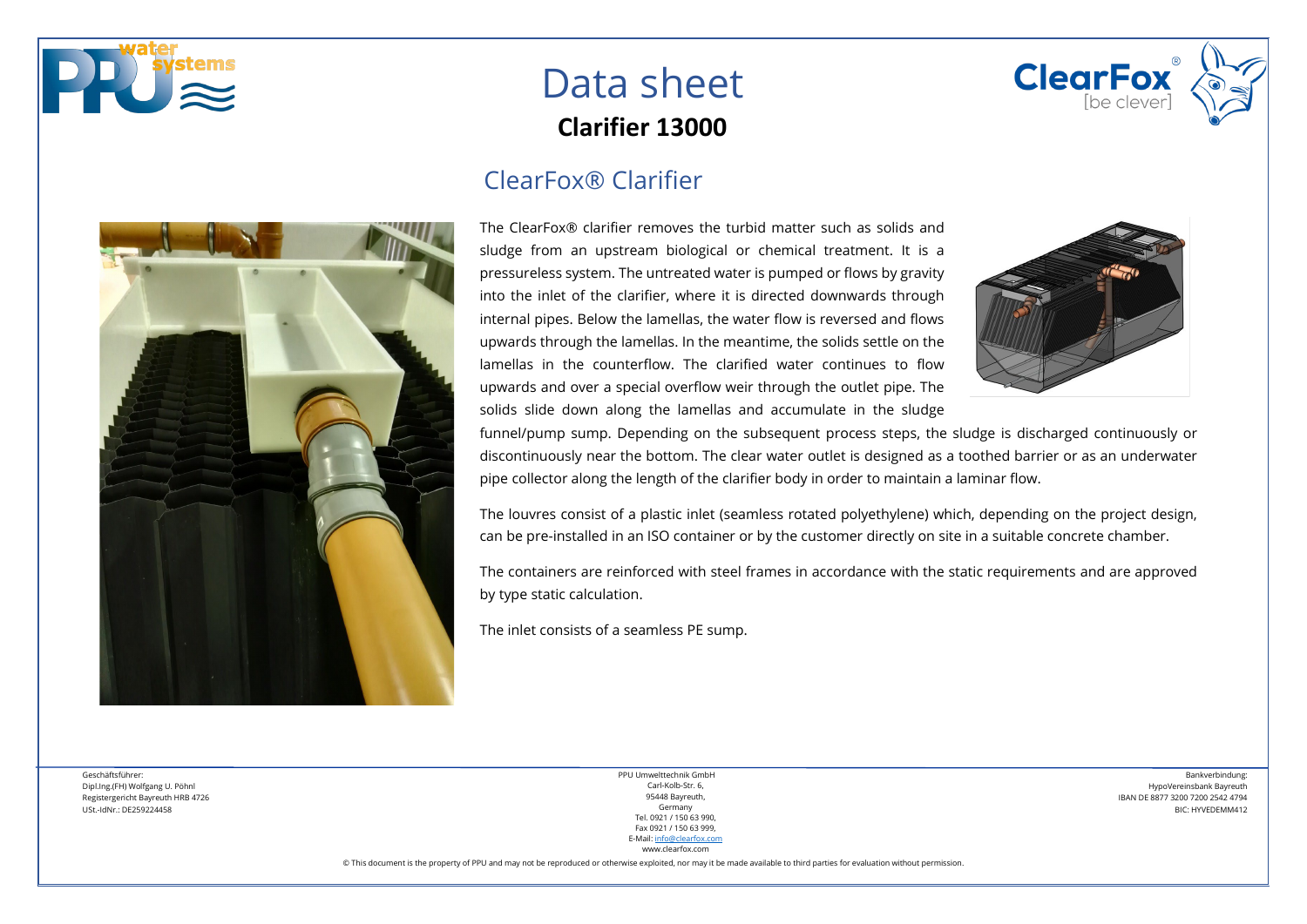

## Data sheet

**Clarifier 13000** 



## Technical Data:

| 1/2 Clarifier module                                  |                                |                             |                         |  |  |  |
|-------------------------------------------------------|--------------------------------|-----------------------------|-------------------------|--|--|--|
| Space requirement:                                    | 33% of the HC                  | max. Operating weight: [kg] | 8.000 (water filled)    |  |  |  |
|                                                       | container                      |                             |                         |  |  |  |
| Measurements: (l, b, h) $/$ 1/2                       | 1,35 x 2,10 x 2,57             | Inflow: DN @ height:        | DN 100@2.40 m           |  |  |  |
| module [m]                                            |                                |                             |                         |  |  |  |
| Area: $[m^2]$                                         | 2,80                           | Outflow: DN @ height:       | DN 100@2,40 m           |  |  |  |
| max. transport weight: [kg]                           | 400 empty                      |                             |                         |  |  |  |
| 1 Clarifier module                                    |                                |                             |                         |  |  |  |
| Space requirement:                                    | 50% of a HC                    | max. Operating weight: [kg] | 15.000 (water filled)   |  |  |  |
|                                                       | container                      |                             |                         |  |  |  |
| Measurements: (l, b, h) / module<br>$\lceil m \rceil$ | $2.74 \times 2.10 \times 2.57$ | Inflow: DN @ height:        | DN 100@2.40 m           |  |  |  |
| Area: $[m^2]$                                         | 5,75                           | Outflow: DN @ height:       | DN 100@2,40 m           |  |  |  |
| max. transport weight: [kg]                           | 650 empty                      |                             |                         |  |  |  |
| $\frac{1}{2}$ and 1 clarifier module                  |                                |                             |                         |  |  |  |
| Sludge outlet:                                        | DN 50 Internal thread          | Manhole opening:            | 60 cm x 60 cm           |  |  |  |
|                                                       | for pump connection            |                             |                         |  |  |  |
| Lamella material:                                     | <b>PPTV</b>                    | Separation area:            | $8 - 13$ m <sup>2</sup> |  |  |  |





Geschäftsführer: Dipl.Ing.(FH) Wolfgang U. Pöhnl Registergericht Bayreuth HRB 4726 USt.-IdNr.: DE259224458

PPU Umwelttechnik GmbH Carl-Kolb-Str. 6, 95448 Bayreuth, Germany Tel. 0921 / 150 63 990, Fax 0921 / 150 63 999, E-Mail[: info@clearfox.com](mailto:info@clearfox.com)

www.clearfox.com

© This document is the property of PPU and may not be reproduced or otherwise exploited, nor may it be made available to third parties for evaluation without permission.

Bankverbindung: HypoVereinsbank Bayreuth IBAN DE 8877 3200 7200 2542 4794 BIC: HYVEDEMM412